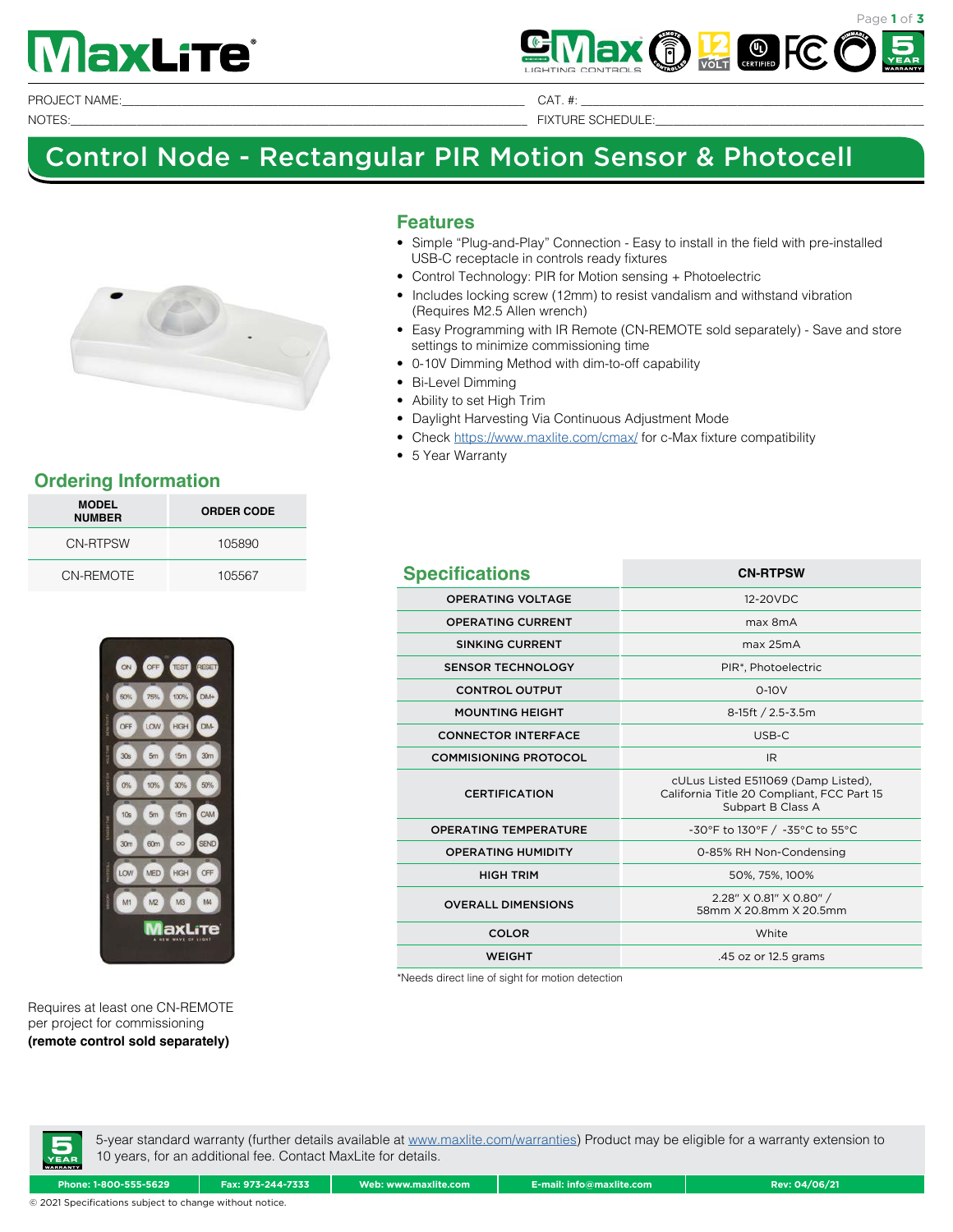# **MaxLite®**



# Control Node - Rectangular PIR Motion Sensor & Photocell

## **Product Dimensions**





\*Requires M2.5 Allen wrench

## **Detection Coverage**



Click on [www.maxlite.com/cmax](http://www.maxlite.com/cmax) for c-Max fixture compatibility and installation video.





© 2021 Specifications subject to change without notice.

Sensitivity Low (8' Mounting Height) Sensitivity High (15' Mounting Height)